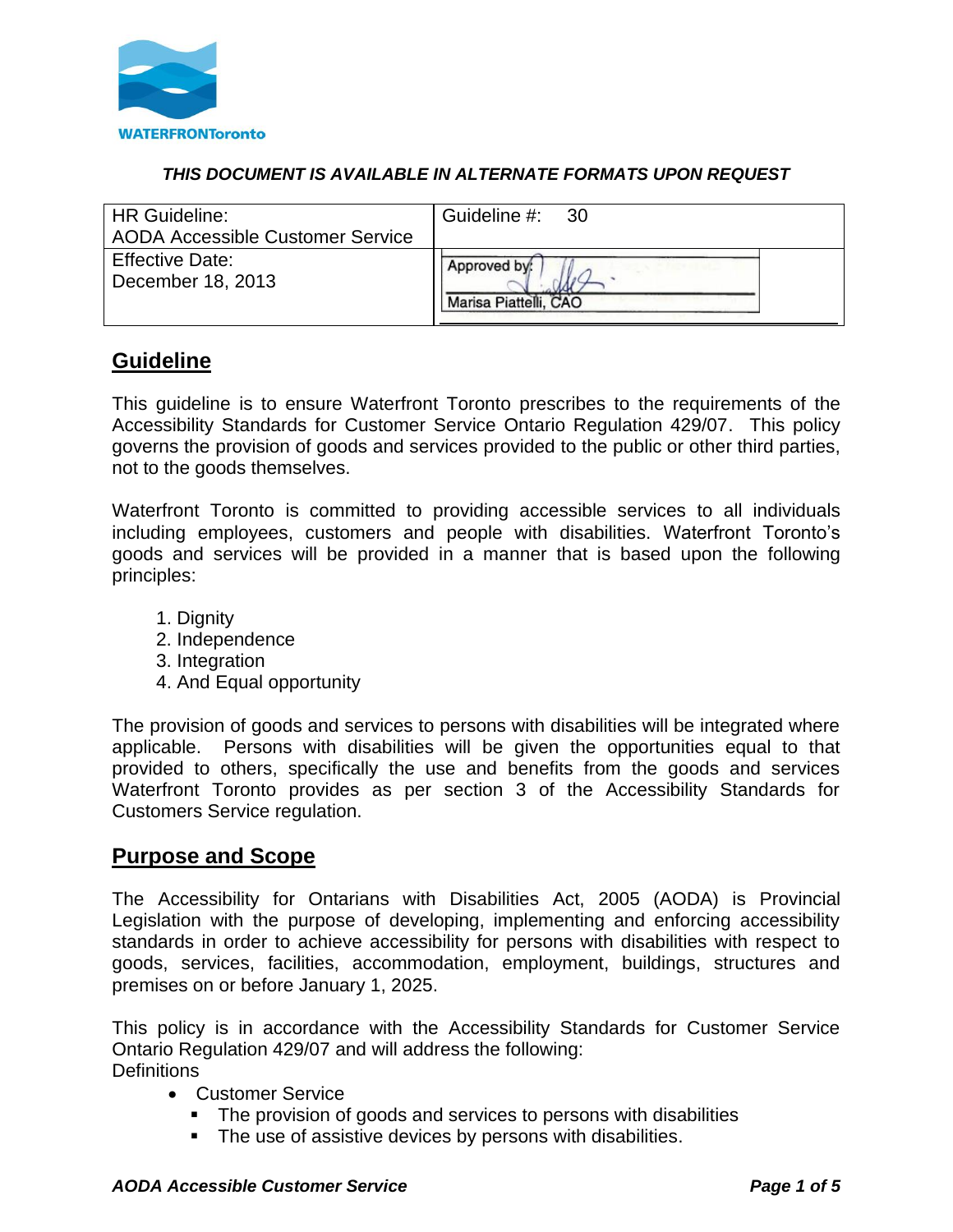- **•** The use of service animals, quide dogs and support persons by persons with disabilities.
- Notice of temporary disruptions in services and facilities
- Staff training
- Customer feedback regarding the provision of goods and services to persons with disabilities
- Notice of availability and format of documents and meetings

This guideline is applicable to all staff employed on a full-time, regular part-time or on a contract basis with Waterfront Toronto.

# **Definitions**

(Accessibility for Ontarians with Disabilities Act, 2005)

**Accessible** shall mean capable of being entered or reached, approachable; easy to get at; capable of being influenced, obtainable; able to be understood or appreciated.

**Assistive Device** shall mean a device used to assist persons with disabilities in carrying out activities or in accessing the services of persons or organizations covered by the customer Service Standard.

**Dignity** shall mean respecting and treating every person including persons with a disability as valued and as deserving of effective and full service as any other customer.

## **Disability**: Shall mean,

- a) any degree of physical disability, infirmity, malformation or disfigurement that is caused by bodily injury, birth defect or illness and, without limiting the generality of the foregoing, includes diabetes mellitus, epilepsy, a brain injury, any degree of paralysis, amputation, lack of physical co-ordination, blindness or visual impediment deafness or hearing impediment, muteness or speech impediment, or physical reliance on a guide dog or other animal or on a wheelchair or other remedial appliance or device;
- b) a condition of mental impairment or a developmental disability;
- c) a learning disability, or a dysfunction in one or more of the processes involved in understanding or using symbols or spoken language;
- d) a mental disorder, or
- e) an injury or disability for which benefits were claimed or received under the insurance plan established under the Workplace Safety and Insurance Act, 1997;

**Independence** shall mean freedom from control or influence of others, freedom to make your own choices.

**Guide Dog** shall mean a dog trained as a guide for a person who is blind and having the qualifications prescribed by the regulations.

**Goods and Services** shall mean goods and services provided by Waterfront Toronto.

**Service Animals** shall mean animals that are used as a service animal for a person with a disability.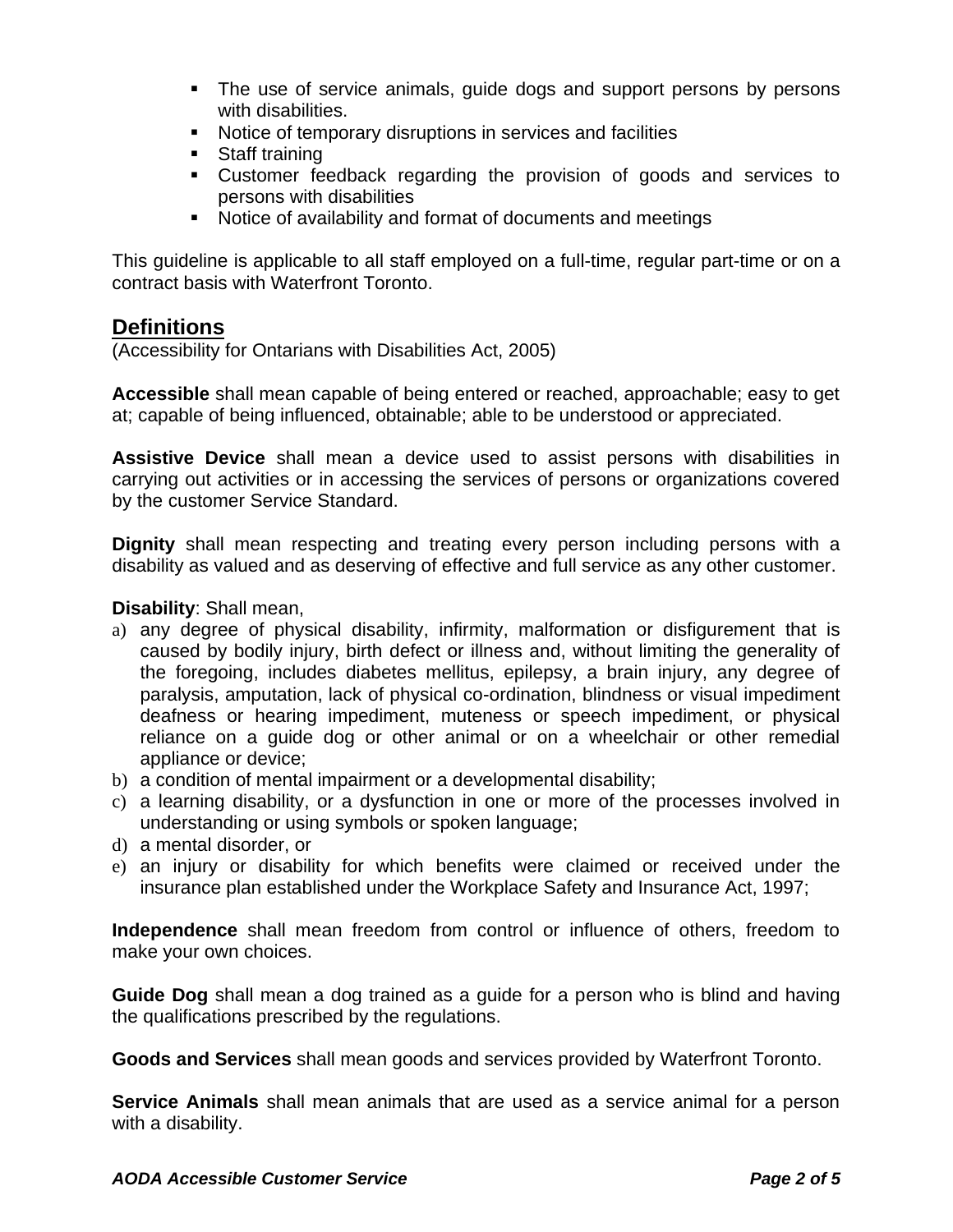**Support Person** shall mean an individual hired or chosen by a person with a disability to provide services or assistance with communication, mobility, personal care, and medical needs.

# **Section 1: Customer Service Standards**

Waterfront Toronto is committed to excellence in serving all customers, including people with disabilities.

### **Assistive Devices**

Persons with disabilities may use their assistive devices as required in accessing goods and/or services provided by Waterfront Toronto.

Currently, Waterfront Toronto does not have assistive devices on the premises for the use of people with disabilities. In the event of a need for a particular device the necessary arrangements would be made.

Waterfront Toronto will ensure that all staff is trained and familiar with various assistive devices available on site that are provided that may be used by customers with disabilities while accessing our goods or services.

#### **Communication**

Waterfront Toronto will communicate with people with disabilities in ways that take into account their disability.

#### Service Animals, Guide Dogs and Support Persons

Waterfront Toronto is committed to ensuring all service animals and guide dogs accompanying persons with disability are permitted on Waterfront Toronto premises, unless the animal is otherwise excluded by law. Where a service animal is excluded by law from the premises, Waterfront Toronto will ensure that other measures are available to enable the person with a disability to obtain, use or benefit from the goods and services.

#### Support Staff

Waterfront Toronto is committed to ensuring all support persons accompanying person with disability are welcome into our offices and to ensuring that the person with a disability is not prevented from having access to them at all times.

When required by a person with a disability, Waterfront Toronto will permit the person with a disability to be accompanied by a support person when on the premises in the event that a support person is necessary to protect the health or safety of the person with a disability or the health or safety of others on the premises.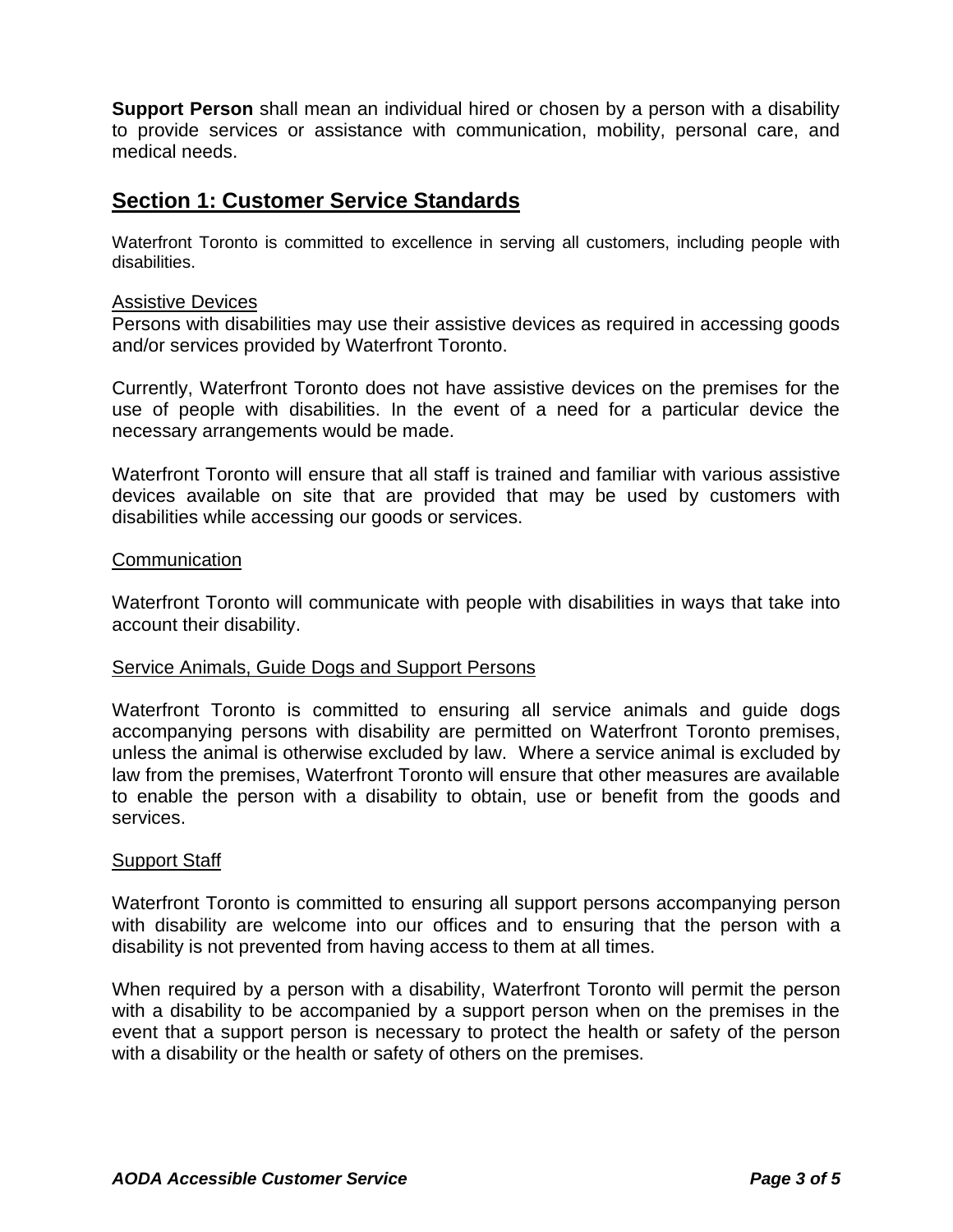If there is a fee to enter the premises, or in connection with a person's presence at a premises, Waterfront Toronto will provide notice of the fees including those for support people. Such notice will be posted and available in advance.

### Notice of Disruptions in Service

Service disruptions may occur due to reasons that may or may not be within the control or knowledge of Waterfront Toronto. In the event of any planned or unexpected, temporary, disruptions to facilities or services that customers with disabilities rely on to access or use Waterfront Toronto's goods or services, reasonable efforts will be made to provide advance notice. In some circumstances, such as in the situation of unplanned temporary disruptions, advance notice will be provided as promptly as possible.

All posted notices will include information about the reason for the disruption, its anticipated length of time, and a description of alternative facilities or services, if available.

The notice will be given as appropriate and may include posting the notice on the premises, on the website, or other method as is reasonable in the circumstances.

### Training for Staff

Waterfront Toronto will provide training to all staff. This training will also be provided to new staff once employed at Waterfront Toronto.

Training will include:

- An overview of the Accessibility for Ontarians with Disabilities Act, 2005 and the requirements of the customer service standard
- How to interact and communicate with people with various types of disabilities
- How to interact with people with disabilities who use an assistive device or require the assistance of a service animal or a support person
- What to do if a person with a disability is having difficulty in accessing Waterfront Toronto's goods and services

Revised training will be provided in the event of changes to legislation, procedures or practices.

Records of such training will be maintained including the number people and date on which training is provided.

#### Feedback Process

Anyone who wishes to provide feedback on the way Waterfront Toronto provides goods and services to people with disabilities can provide feedback in person, via e-mail, or by contacting us via telephone. Complaints will be forward to Waterfront Toronto Director of Human Resources and Administration, Rose Desrochers, and will be addressed accordingly.